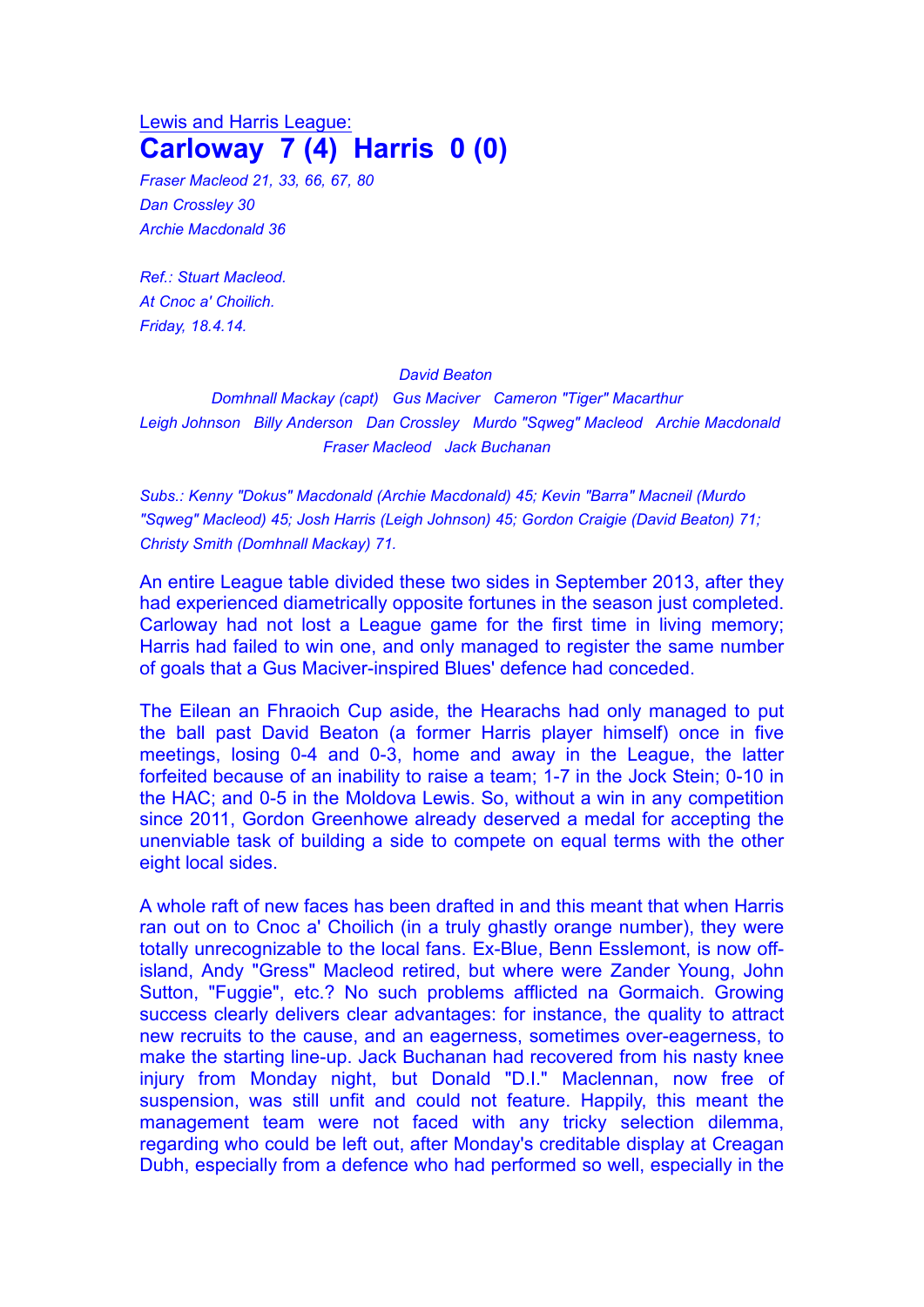second half. Therefore the exact same sixteen entered the fray, in the same line-up as at Leurbost.

A beautiful clear evening with the late Spring sun descending over Borghastan was marred by a strong nor-westerly, as Stuart Macleod unleashed the dogs of war on George Spy's perfectly prepared pitch. The wind, combined with a lack of tactical nous, penned Harris back deep within their own half. Carloway, in turn, had the perennial Niseach/Garrabost problem: how do you harness a gale-force wind to your advantage within the space of 45 minutes, before the turn-round and your opponents have the same "advantage"?

Over-hitting became a problem, as the ball raced away even from speedmerchants like Jack Buchanan, Leigh Johnson, and Fraser Macleod. On 10 minutes a flurry in the Harris area led to Buchanan catching the ball on the right goal-line, but his overhead centre was nodded wide of the far post by Crossley. A minute later a Johnson corner on the right reached Macdonald, 12 metres out by the far post, but his header cleared the bar by a metre. Anderson, "Sqweg", and Mackay had now gauged the pace of the wind and the searching balls from midfield over the top or wide inside began to tell. On 13 minutes a Charlie Gallagher from Anderson on the centre line sent birthday-boy, "FrazMac", free on the right but McCannon was out like lightning to beat his attempt away to his right.

After 17 minutes, a sudden Harris break on the right led to a searching freekick creating confusion in the Blues' defence, the ball breaking out centrally, and from 20 metres a thunderous Hearach drive raged past Beaton's lefthand post at Mach 10. A minute later an Anderson free-kick just inside the Harris half on the left broke back out to Buchanan on the edge of the box. The youngster beat two men moving rightwards, but his snap turn and shot was read by the keeper and knocked away for a corner.

Almost at once the breakthrough arrived: Macdonald was fouled on the halfway line, but he jumped up and his instant pass straight forward found "FrazMac" moving into the left of the box and his immediate low shot surprised McCannon low to his right, just inside the post **(1-0).**

A feeling of "*Here we go*" seemed to suffuse the players of both sides, and as Harris sagged, Carloway started to try from all angles. Two minutes later a high Anderson ball from the right bye-line, midway within the Hearach half, had to be tipped away for a corner. A Buchanan slip to Crossley on his right outside the box led to the latter's crack at goal whizzing a metre over, and then a rush of goals arrived.

On the half-hour a "Sqweg" free-kick midway within the Harris half, on the right touch-line, reached Crossley 14 metres out in front of goal, and he hardly had to jump to nod wide of the keeper's right and into the far corner **(2- 0)**.

A minute later Mackay won a high ball forward, on the halfway line, to nod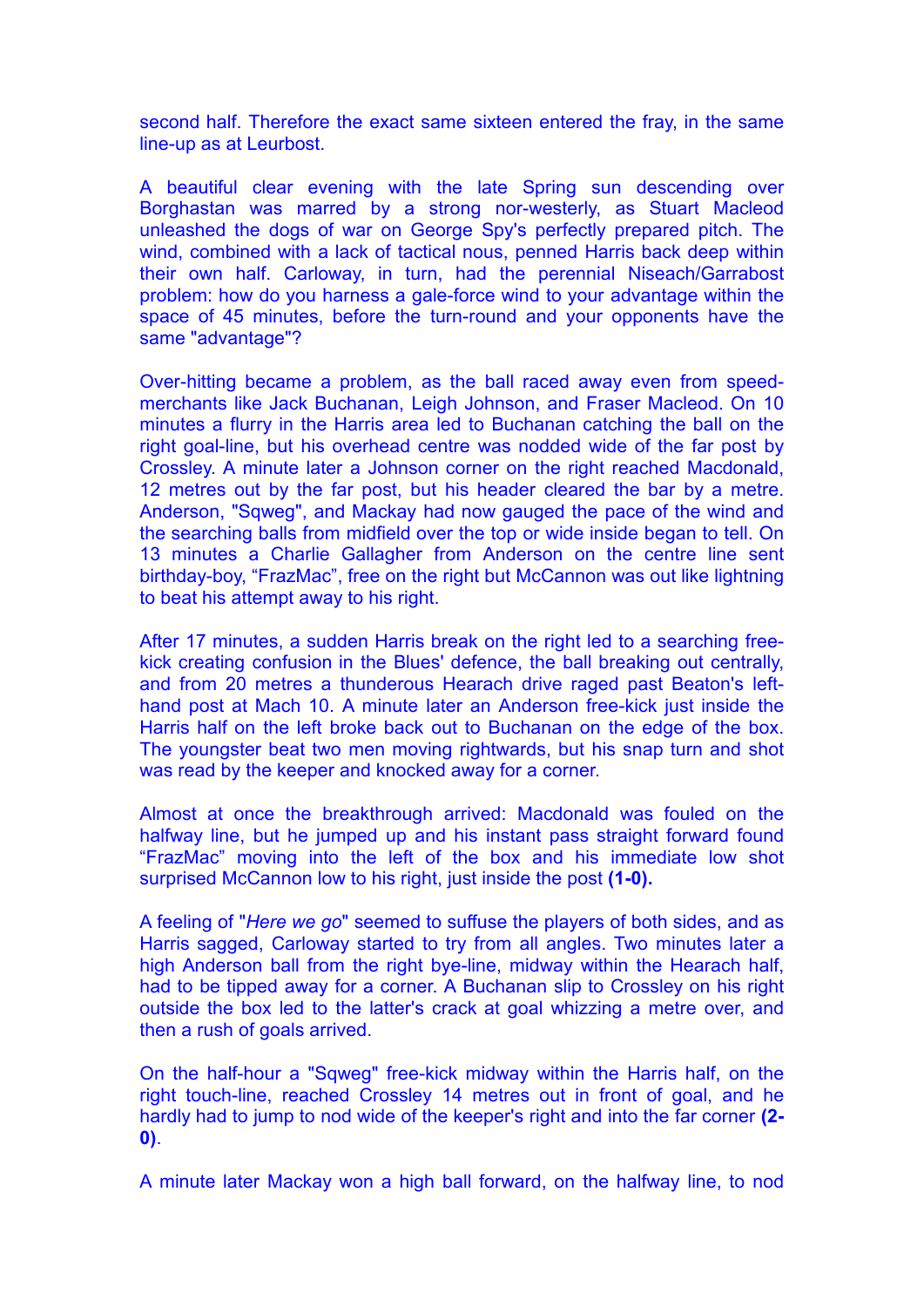forward for Macleod, who raced free on the left. He checked at the corner of the box, then turned inwards, but his right-foot drive only succeeded in producing a superlative flick over the bar by McCannon. On 33 minutes an Anderson corner led to a pinball contest in the Harris box, before being played back out to Anderson, and this time the champion place-kicker of Lewis sent an exquisite cross plumb on to the head of an unmarked Macleod, and he nodded this gift wide of a helpless McCannon and into the same spot as Crossley's earlier goal **(3-0)**.

Three minutes later it was four: Leigh Johnson, midway within the Harris half on the right, sent a glorious searching diagonal high to Macdonald, accelerating towards the far post, and from 14 metres, he powered a header wide to the left of an unguarded keeper **(4-0)**.

The half finished with "Sgweg", 10 metres inside his own half, delivering a de Boer special to "FrazMac", breaking left to carry to the bye-line, then send in a vicious low cross back to the arriving "Sqweg". However his careful low curler went round the defensive wall but just outside the Harris left-hand post.

## **Half-time: Carloway 4 Harris 0**

Graeme "Windy" Miller and Domhnall Mackay had clearly decided the result was in no doubt so gave a run to 301st appearance man, Kenny "Dokus" Macdonald, Kevin "Barra" Macneil, and ex-Niseach, Josh Harris, in the second half. Harris's options were more difficult to determine: should they try to contain an enterprising, pacy Carloway, attempt to harness the wind to claw something back, or simply work on developing a tactical cohesion, especially in defence?

Immediately, however, they were under pressure from a Crossley short corner on the right to "Dokus", who sent the ball to the far post where Anderson, facing outwards, performed the neatest Dugarry downward control, then turned to thwack the ball against the rushing McCannon, before spinning away for a corner. Nevertheless, the Hearachs at last began to feature as an attacking force, as the triple substitutions seemed to lead to an initially disjointed approach from the Blues. On 52 minutes a speculative free-kick from 24 metres whipped straight through low to Beaton. Then three minutes later a second free-kick, midway within the Blues' half near the left touch-line, raced invitingly across the box, 10 metres out, but there were no takers.

Eventually, na Giormaich's formation started to gel and on 65 minutes a melée within the Harris box saw the ball break out to "Dokus" on the edge of the box, but the goalie reacted instinctively to block superbly to his left. However, a minute later, Crossley ran free on the right and his cross found an unmarked "Frazmac" by the far post to knock home without hesitation **(5-0)**.

Immediately it was six, as a Buchanan through ball from just inside the Harris half, in the centre, was controlled by "Frazmac", who then stormed into the box to fire past a helpless keeper from 16 metres **(6-0)**.